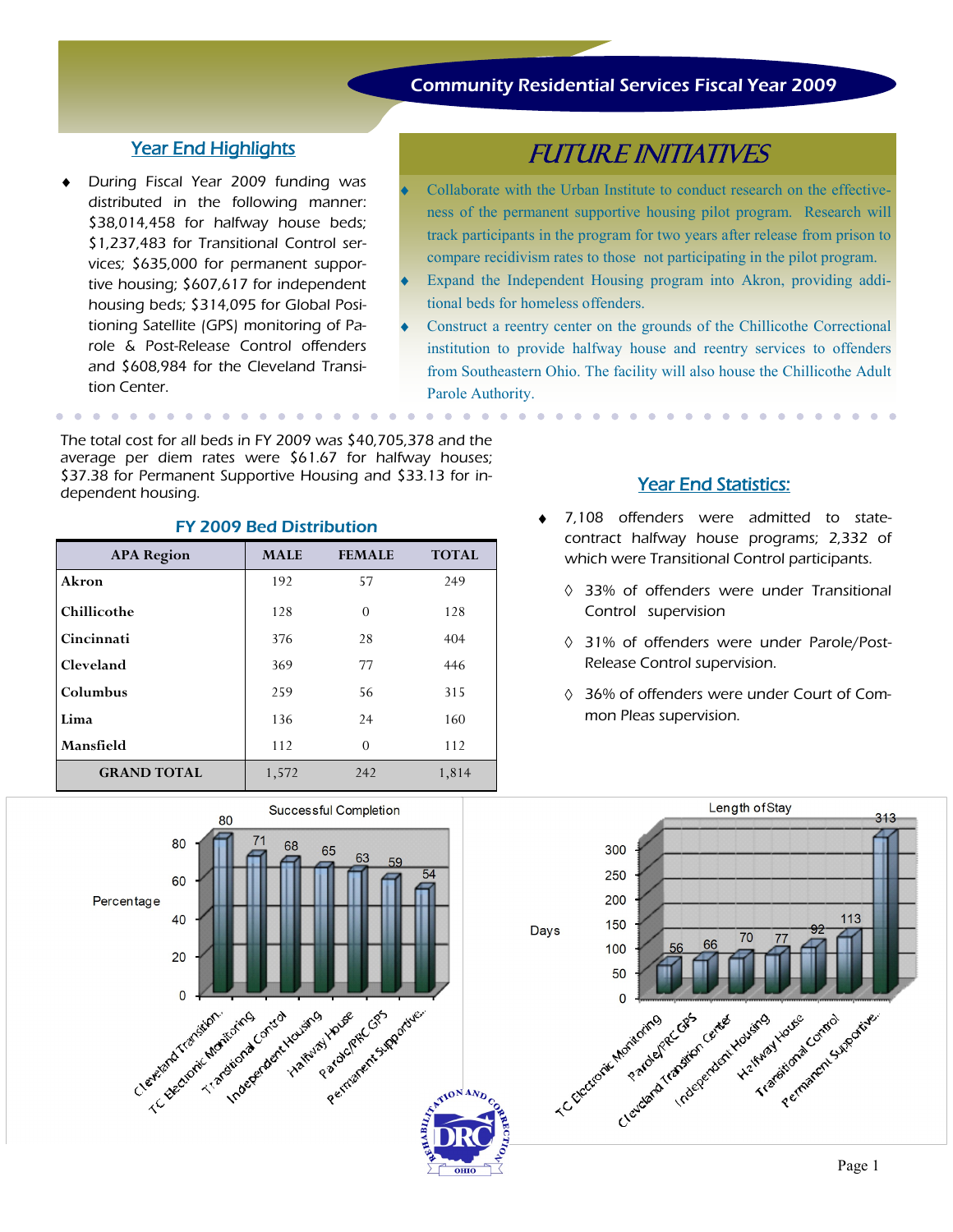# Halfway House Offender Information

### Halfway House Demographics

- 7,108 offenders participated (including TC)
	- 86% male
	- 90% unmarried
	- Average age 34 years
	- 53% Caucasian; 45% African-American
	- Average highest grade completed-11th

#### Offense Information

- **◆ Instant Offense** 
	- 33% drug offenses;
	- 32% violent offenses;
	- 21% property offenses
	- 49% 1st, 2nd or 3rd degree felony offenses
- Offender History
	- 63% convicted of at least one prior felony
	- 18% convicted of five or more prior felonies

# Transitional Control Demographics

- 2,332 offenders participated
	- 92% male
		- 89% unmarried
	- Average age 33 years
	- 51% Caucasian; 46% African-American
	- Average highest grade completed-11th

#### Offense Information

- **+** Instant Offense
	- 32% drug offenses;
	- 28% violent offenses;
	- 21% property offenses
	- 54% 1st, 2nd or 3rd degree felony offenses
- Offender History
	- 68% convicted of at least one prior felony
	- 16% convicted of five or more prior felonies



# Transitional Control and Electronic Monitoring

- The average length of stay in the Transitional Control program including time spent in a halfway house or on electronic monitoring was 123 days.
- 53% were employed full or part-time at the time of discharge from the Transitional Control program.
- Transitional Control offenders earned \$3,910,079; paid \$3,422 in restitution; \$25,649 in court costs; \$65,035 in child support and completed 21,477 community service hours.
- ◆ \$922,438 was paid by offenders into the Transitional Control rotary account.
- 621 offenders were monitored via Global Positioning Satellite or Electronic Monitoring. 367 of the offenders were under Parole/Post-Release Control supervision of the Adult Parole Authority; 254 of the offenders were Transitional Control participants stepped-down into home placements.



### GPS Utilization by APA Region